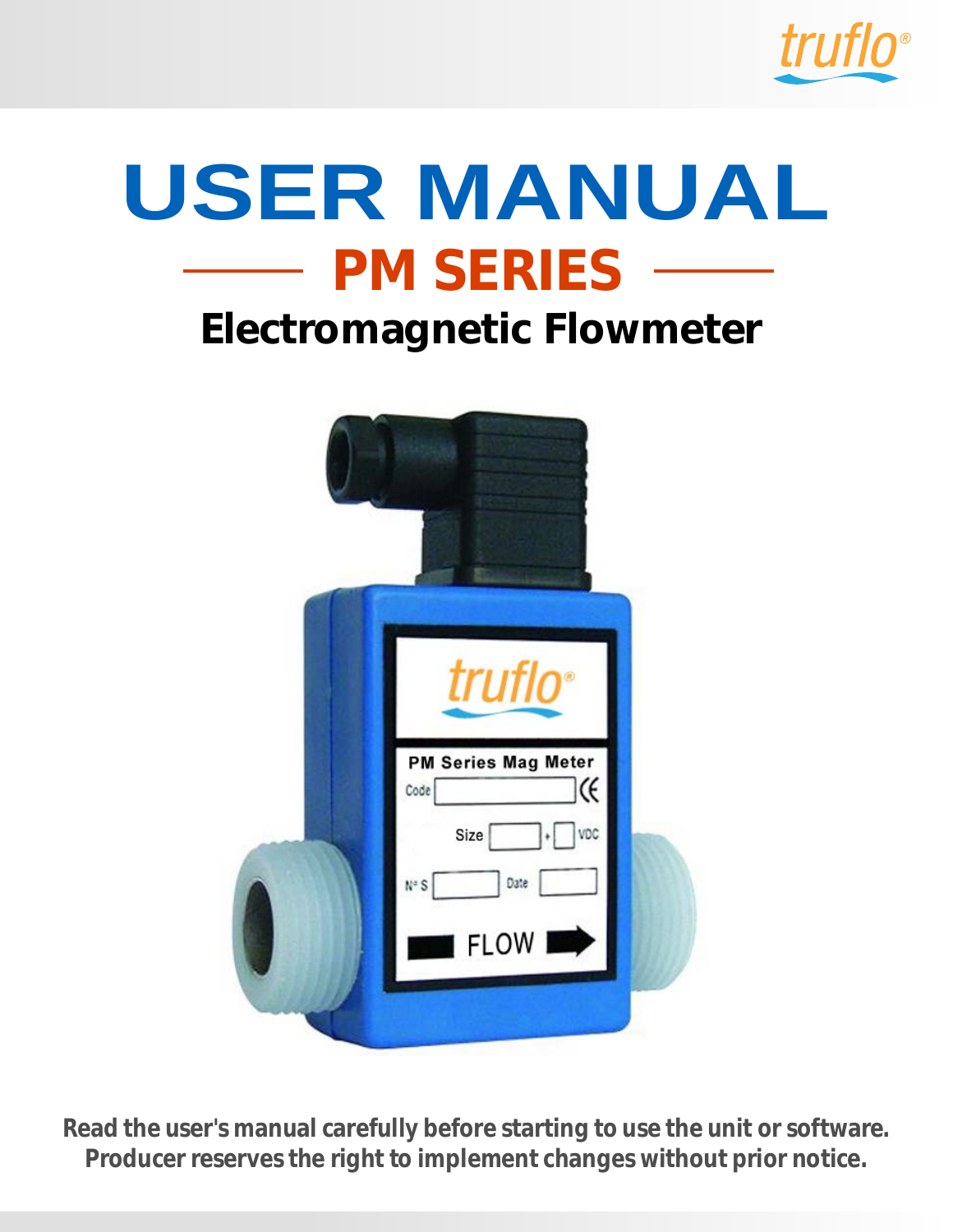

### **1. CAUTION**

#### **The mounting on site of a PM SERIES should strictly follow these recommendations.**

In order for the PM Series flow meter to funciton properly the electrodes must be in contact with the fluid. According to pic. 1, the upward and downward lengths of the pipe (respectively upstream and downstream) should be as long as possible; the pipe diameter should correspond to the connection diameter. Avoid elbows, valves and obstructions close to the flow meter. Do Not install the PM SERIES close to a heating device and/or a powerful magnetic field.



## **2. WIRING WITH ELECTRONIC DEVICES**





#### *Wiring DIN 43650 plug*

Pin 1 : Power supply +24 V dc Pin 2 : Output collector opto-isolated Pin 3 : Output transmitter opto-isolated Pin Earth : 0 V dc Correct load resistance integrated in the electronic device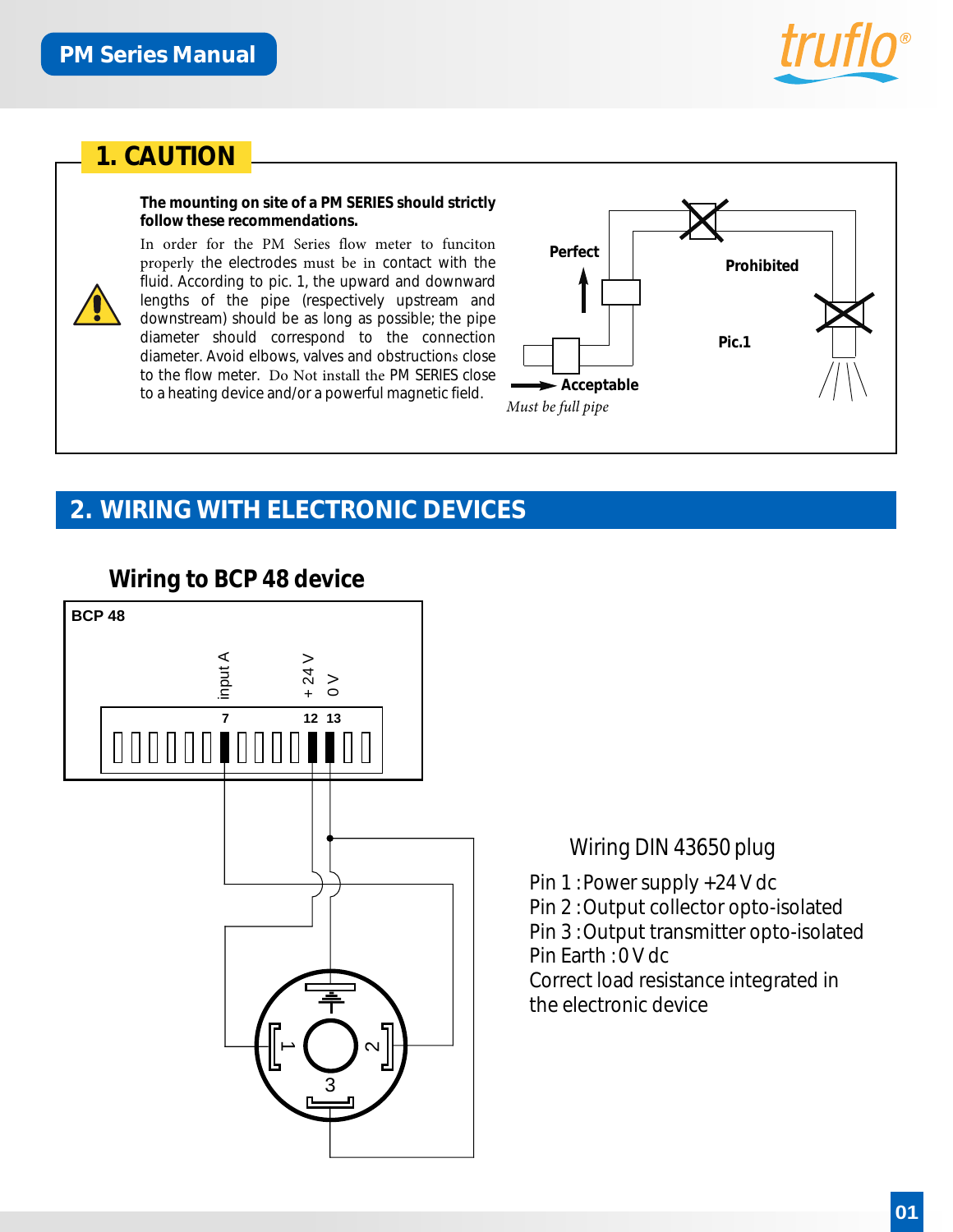

# **3. WIRING TO PLC OR SPECIFIC DEVICES**

Never use the instrument without a load resistance.

Check the load resistance "R" before connecting the power.



**Standard model 24 V DC power supply :** Resistance value R for V dc =  $24$  V  $R = 2000\Omega$ **Transistor features :** Type NPN – V DC max. = 28 V – I max. = 50 mA **Diode and poly-switch protected**

# **4.PROCESS CONNECTIONS**

A water tightness connection may be realized with the 3 components A, B and C. (These components are not delivered with the PM Series)

The material of the seal **"A"** may be chemically compatible with the fluid! .



Hand Tighten Only